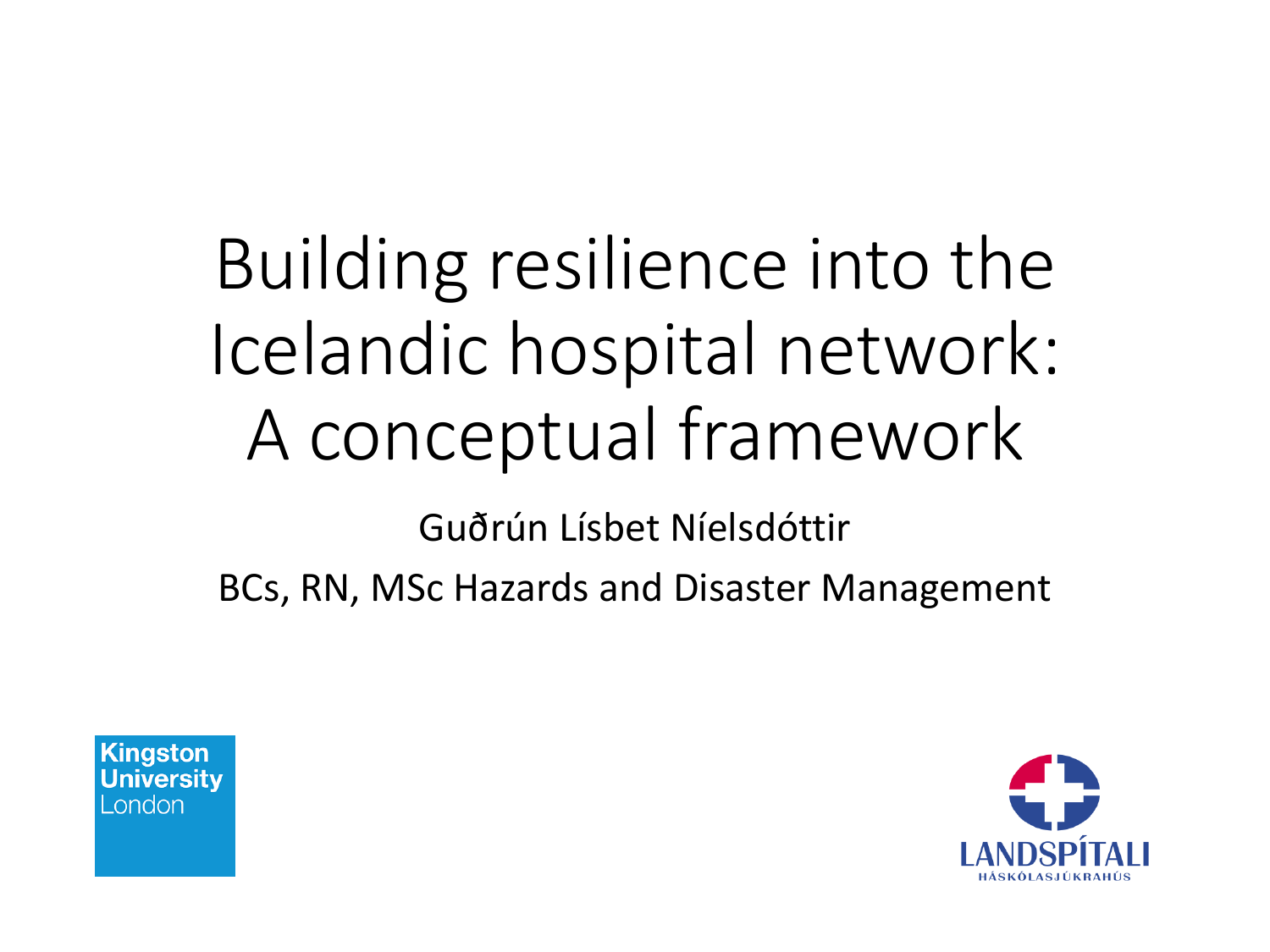### Introduction

- Multidimensional role of hospitals in disasters:
	- First responders
	- First receivers
	- Unique role in treatment of injury and illness
- Dramatic changes in provision of health care in the 20th century
	- Increased complexity of systems
- Public expectations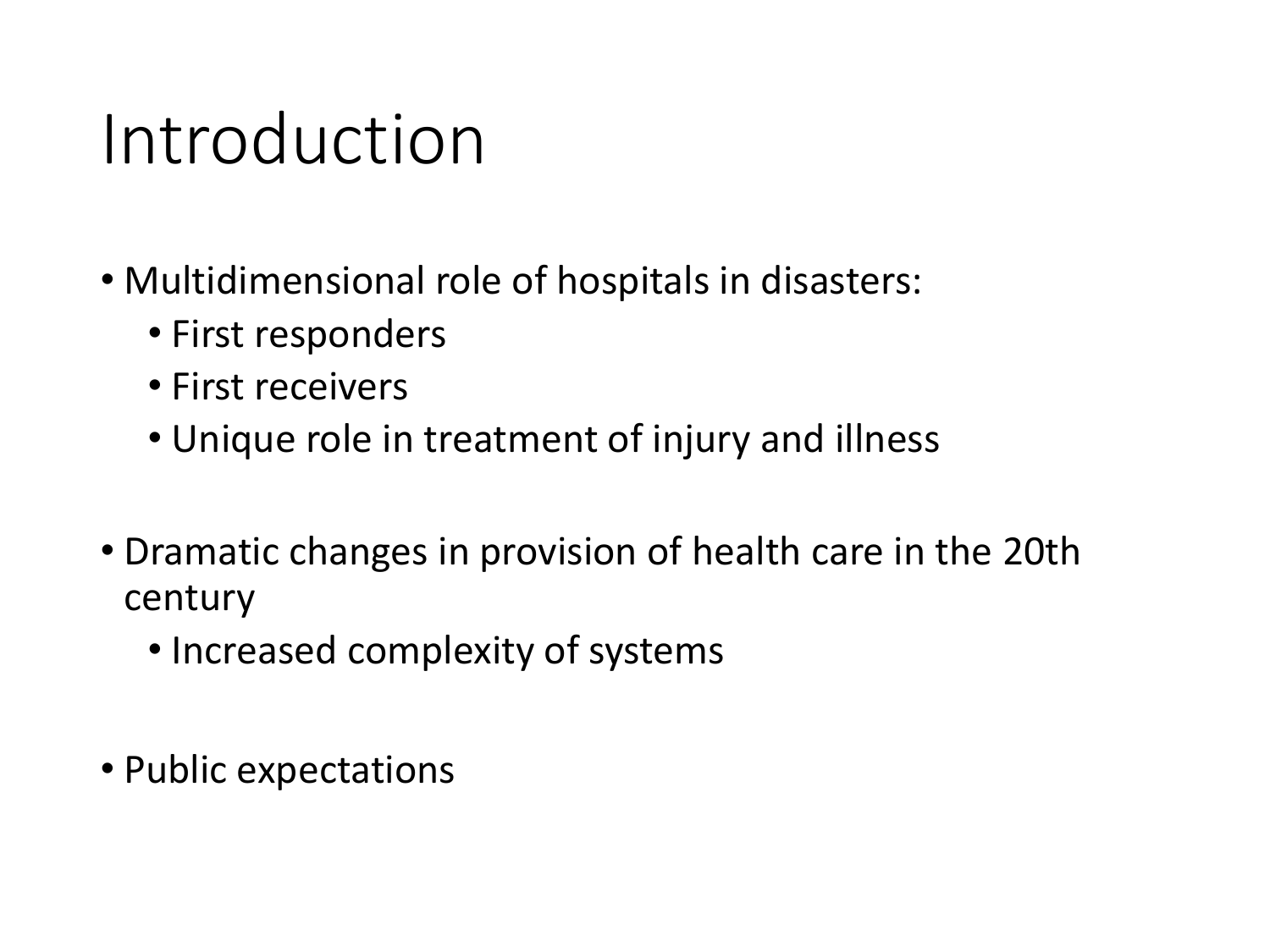## Aim

- To reach an understanding of the Icelandic hospital network´s vulnerabilities and its interdependencies
- To formulate a conceptual framework for enhancing its resilience.

# **Objectives**

- To illustrate vulnerabilities and/or resilience of the Icelandic hospital network
- To formulate a conceptual framework for building resilience into the hospital network.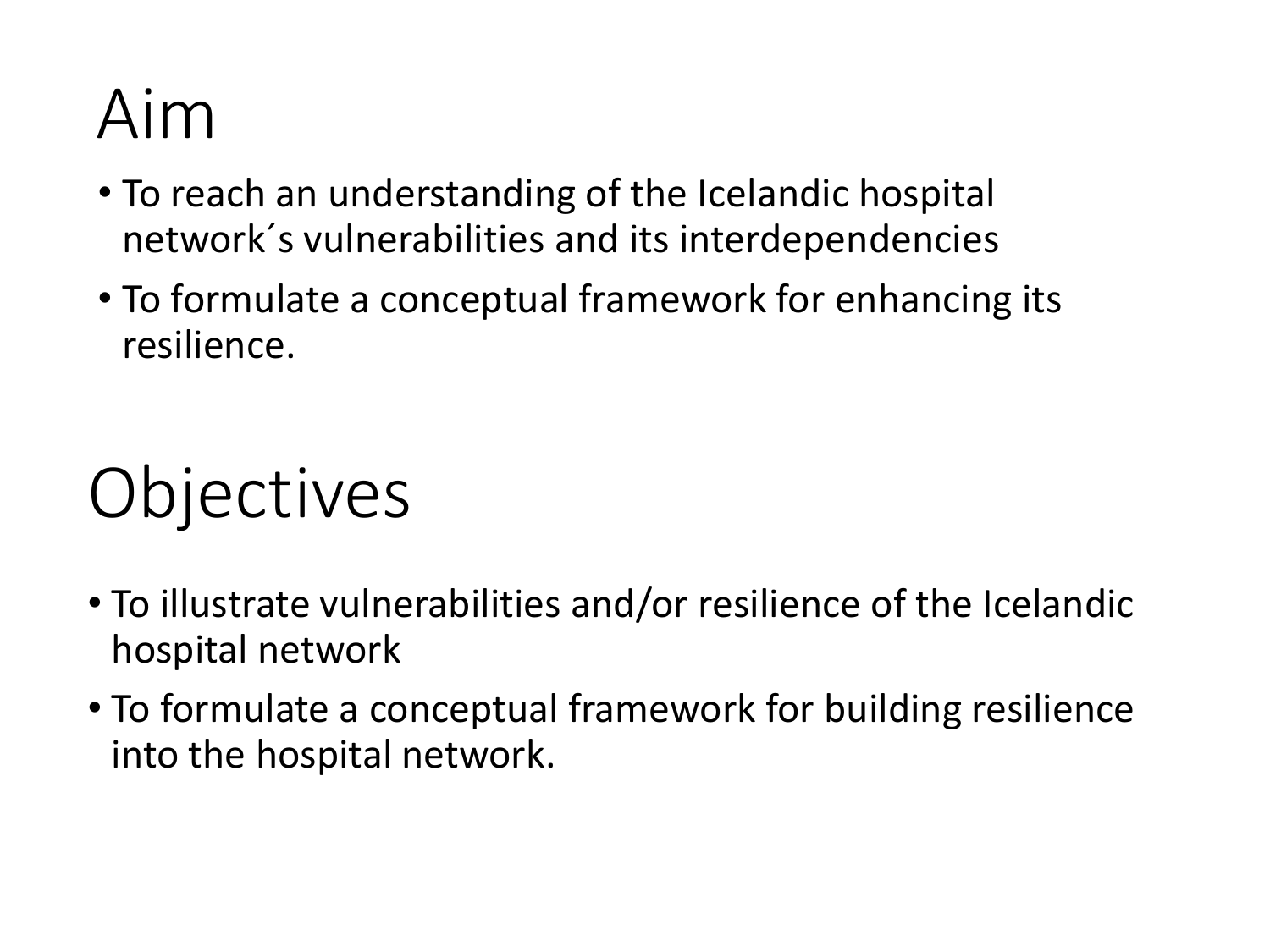## Methodology

- Case study
- Application of Pressure and Release Model
	- (Wisner, Blaike, Cannon and Davis, 2004)
- Systems analysis

• Creation of a conceptual model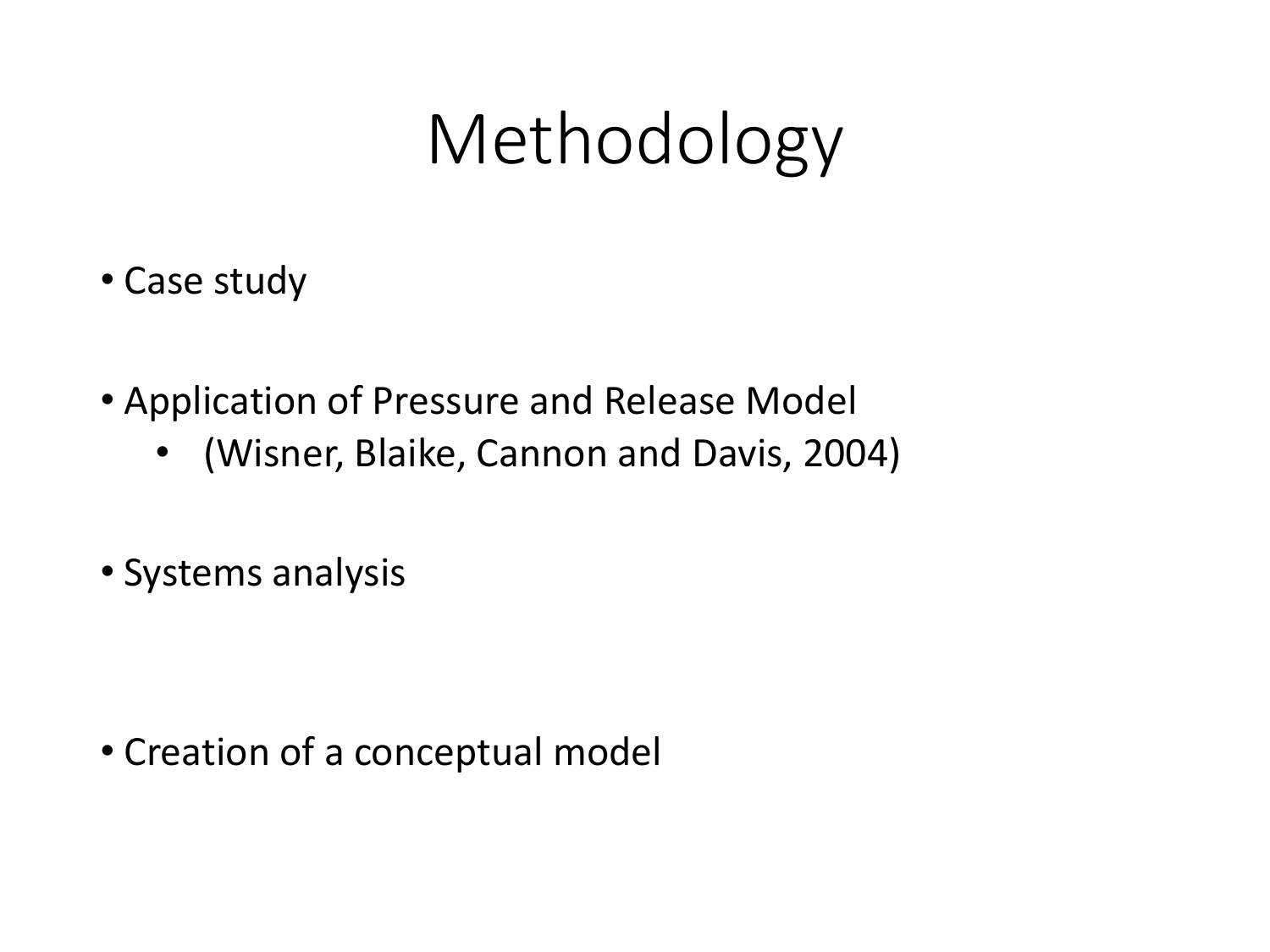# Vulnerability | Resilience

- Unique mission
- Essential to the community
- Size and complexity of operations
- High levels of occupancy
- Dependency on critical infrastructure/key resources
- Operating at a near full capacity on a day to day basis
- Occupants likely to need help
- Presence of hazardous materials
- Autonomous
- Self-referential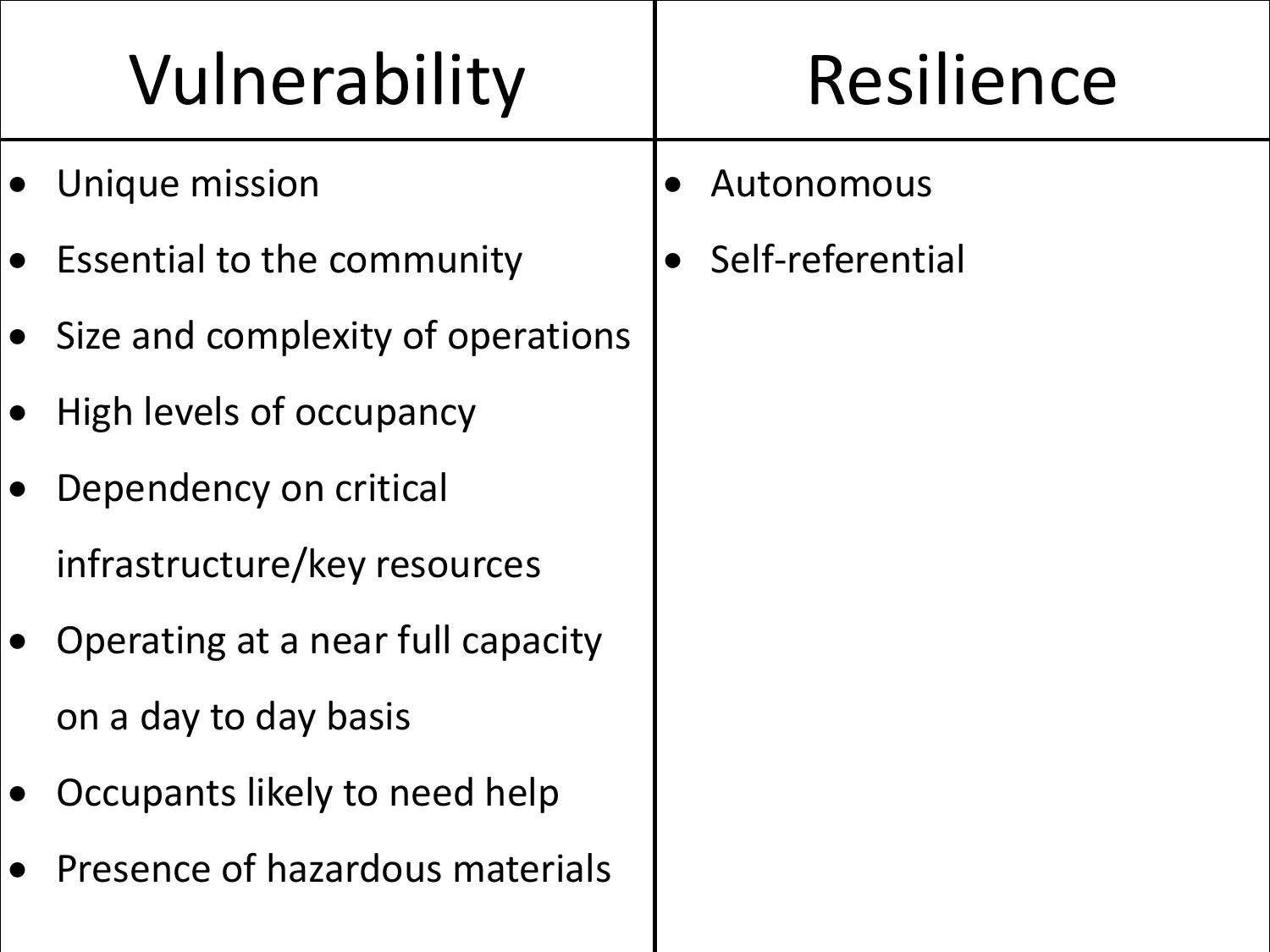## PAR model - Wisner et al. (2004)

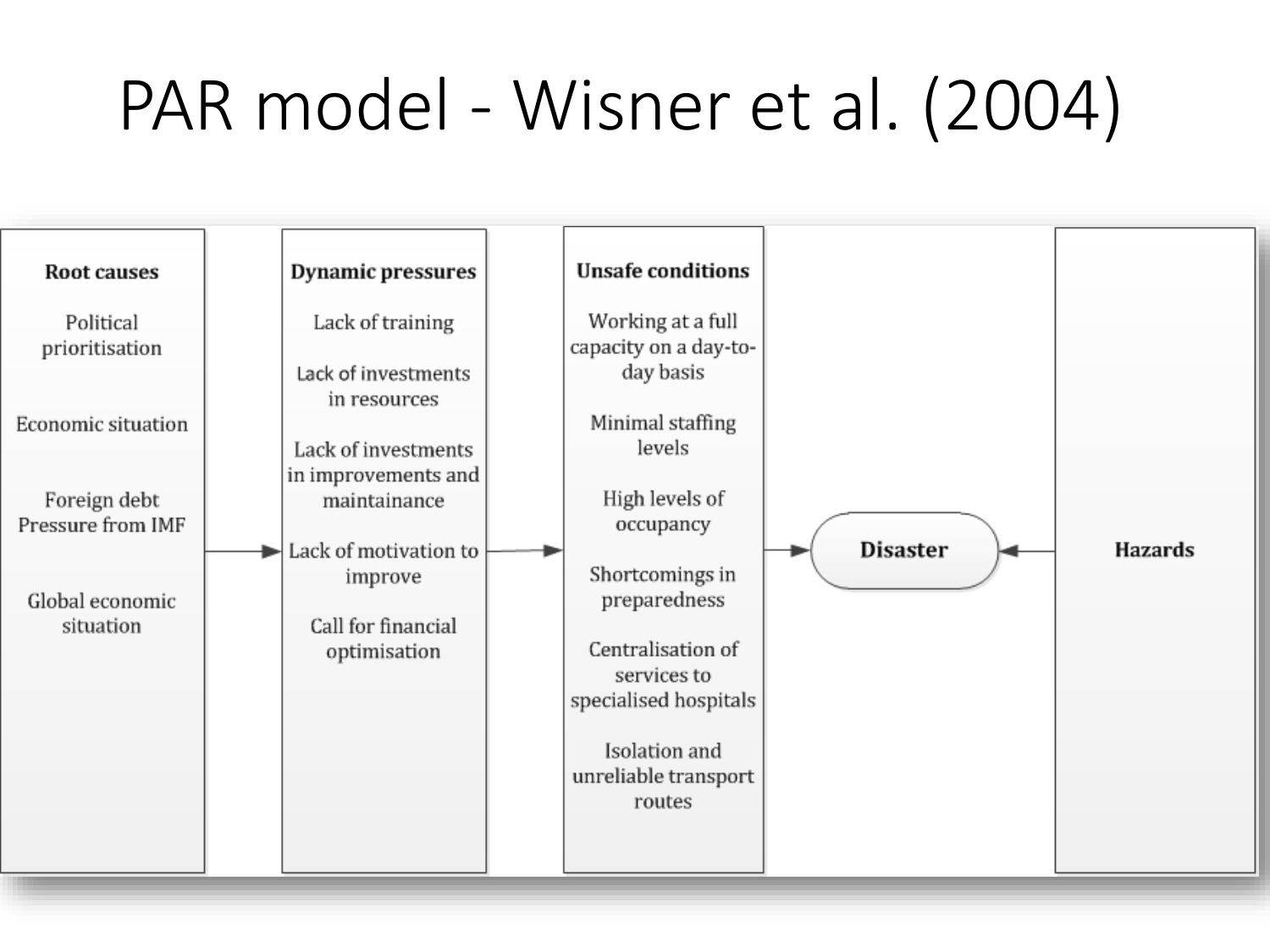Ísafjörður Hólmavík Patreksfjörður Stykkishólmu  $(15, 7)$ Akra Reykjanesbær  $(33, 18)$ 



- **Optimisation**
- **Stretched resources**

 $Rlönduós$   $(7, 50)$ 

- **Lack of redundancy**
- **Extensive cost cutting measures**

Siglufjörður

 $(3, 20)$ 

Sauðárkrókur

Húsavík

 $(8, 18)$ 

- **Operating at full capacity on a daily basis**
- **Lack of preparedness**

Vestmannaeyjar

 $(15, 7)$ 

• **Lack of exercises**

**Selfoss** 

 $(30, 40)$ 

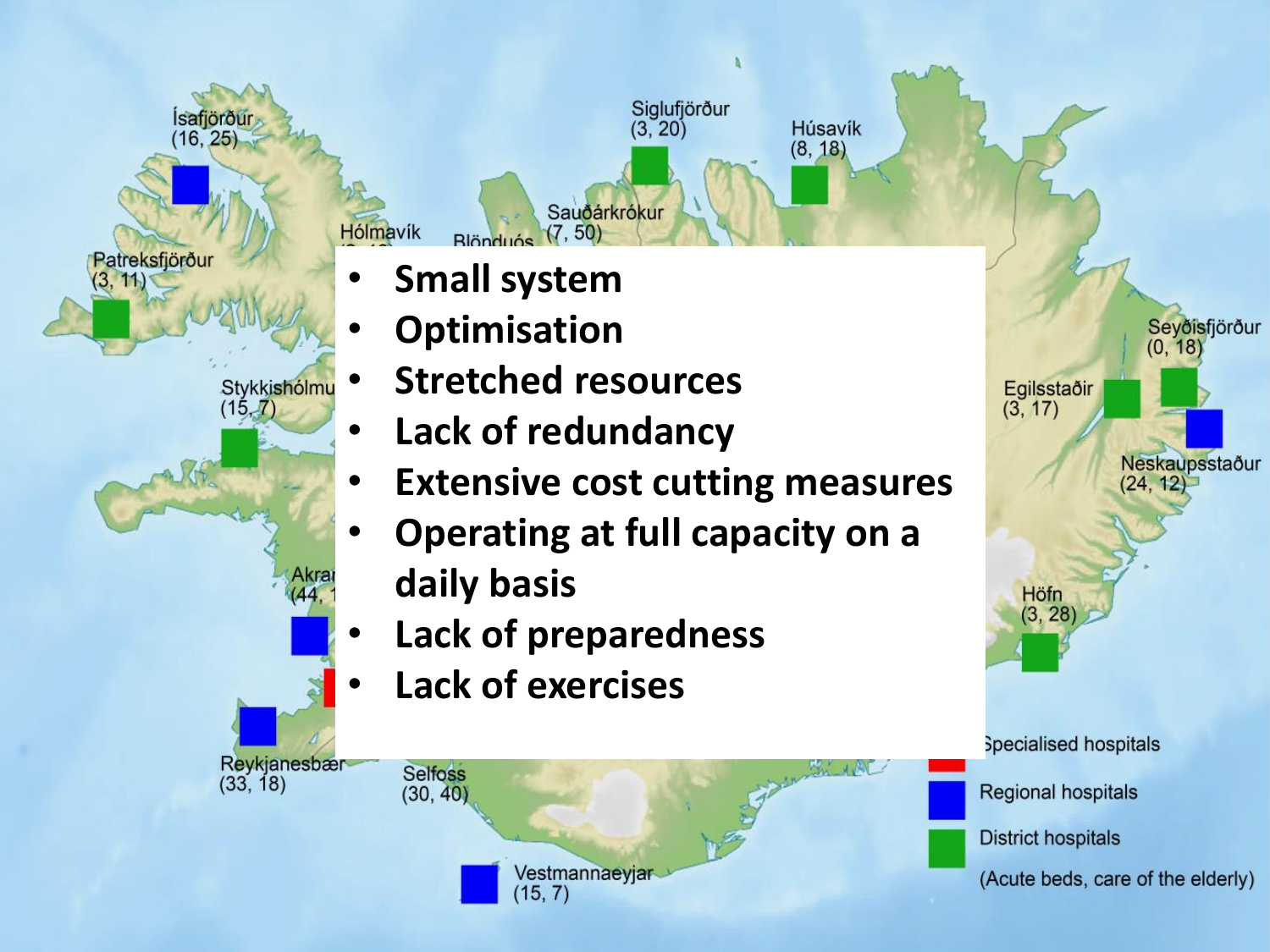### Conceptual model

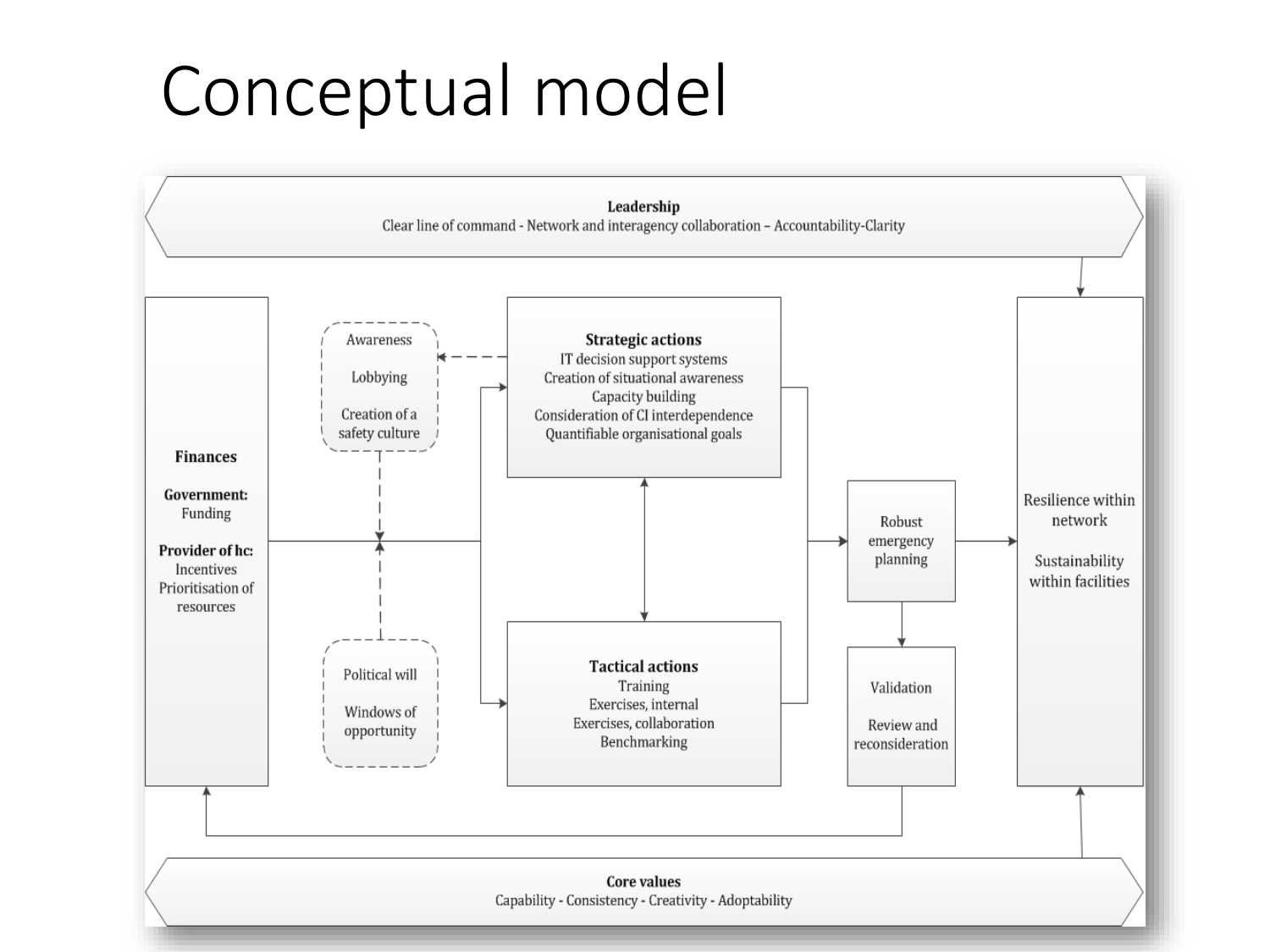## Conclusion

- Icelandic hospital network a vulnerable system
- Increased resilience an achievable goal
- Further research
	- A wider scale approach
		- Holistic view of the Icelandic health care system
	- Standards of resilience
		- Surge capacity
		- Crisis standards of care
	- Critical infrastructure/key resources interdependency